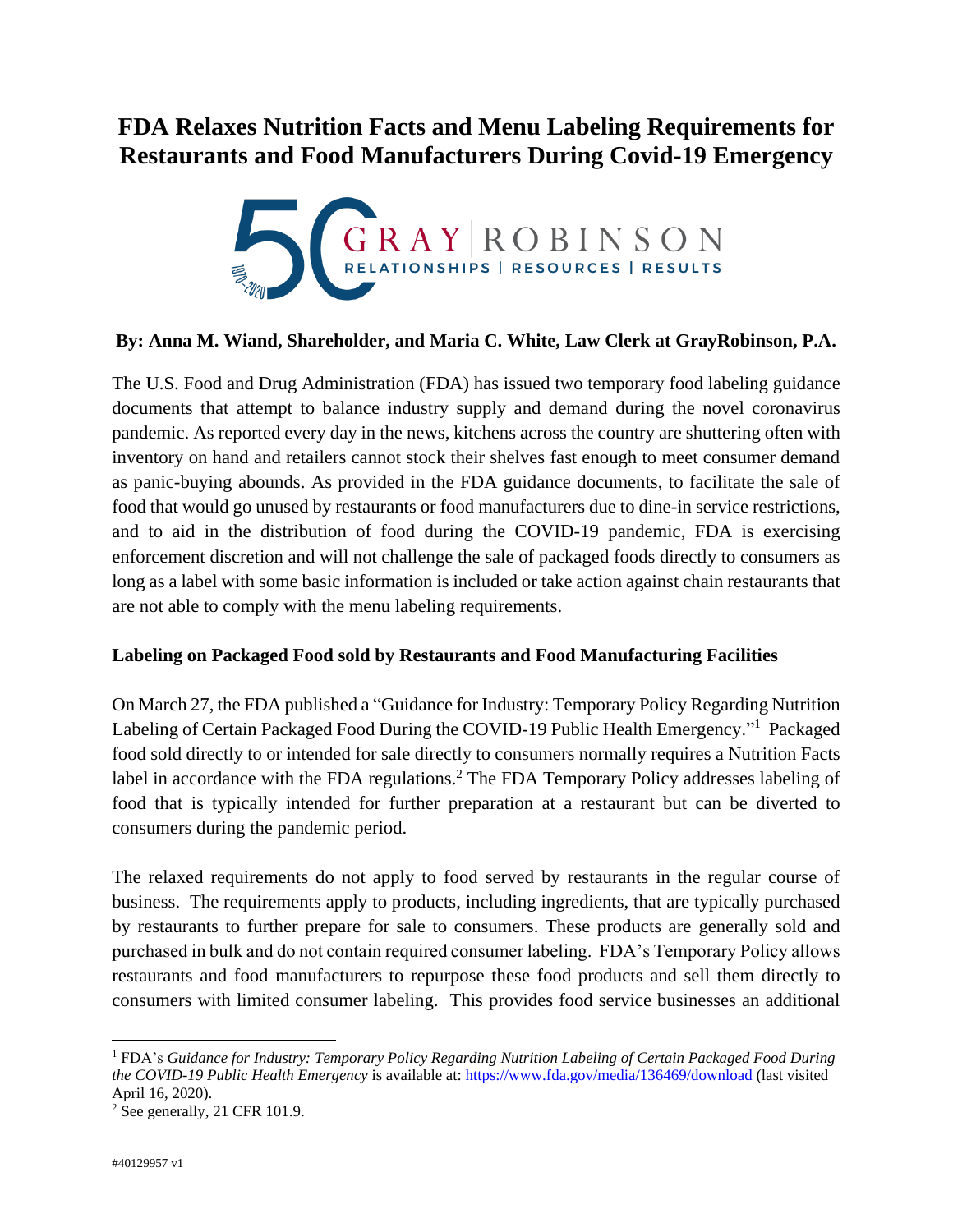revenue stream and allows food that may otherwise be wasted to find its way to consumers, most of whom are under quarantine and face long queues at supermarkets.

In accordance with the FDA guidance document, restaurants and food manufacturers do not need to include a Nutrition's Facts panel as long as the labels contain no nutrition claims, and include (as applicable):

- a statement of identity,
- an ingredient statement,
- the name and place of business where the food was packaged,
- net quantity of contents, and
- allergen information required by the Food Allergen Labeling and Consumer Protection Act.

Restaurants labeling food ingredients for sale to consumers can (i) reuse manufacturer labels, (ii) create their own labels, or (iii) utilize labels provided by the manufacturer. Additionally, the FDA does not intend to challenge the continued production of food intended for sale to restaurants but diverted directly to consumers despite the potential unavailability of retail packaging.

## **Menu Labeling Requirements**

Additionally, on April 1, 2020, the FDA published a "Guidance for Industry: Temporary Policy Regarding Nutrition Labeling of Standard Menu Items in Chain Restaurants and Similar Retail Food Establishments During the COVID-19 Public Health Emergency."<sup>3</sup> Chain restaurants and retail food establishments with more than 20 locations are typically required to provide nutritional information and calorie declarations for standard menu items.<sup>4</sup> Recognizing that during the pandemic, many food service establishments must quickly adopt new business models focused on take-out and delivery of food, the FDA's Temporary Policy provides that the agency does not intend to object if establishments subject to the menu labeling rule are not able comply with the menu labeling requirements during the public health crisis. This is great news for food establishments who have found it significantly more difficult to comply with nutrition labeling requirements after having shifted from normal dine-in service to delivery and take-out service.

With these two guidance documents FDA is recognizing and attempting to help the restaurant industry which is suffering dramatically during the current public health crisis due to mandated social distancing requirements. However, it is important to note that these FDA policies are temporary and will remain in effect only for the duration of the COVID-19 public health

 $\overline{a}$ 

<sup>3</sup> FDA's Guidance for Industry: Temporary Policy Regarding Nutrition Labeling of Standard Menu Items in Chain Restaurants and Similar Retail Food Establishments During the COVID-19 Public Health Emergency is available at: <https://www.fda.gov/media/136597/download> (last visited April 16, 2020).

<sup>4</sup> *See generally*, 21 U.S.C. 343(q)(5)(H) and 21 CFR 101.11.